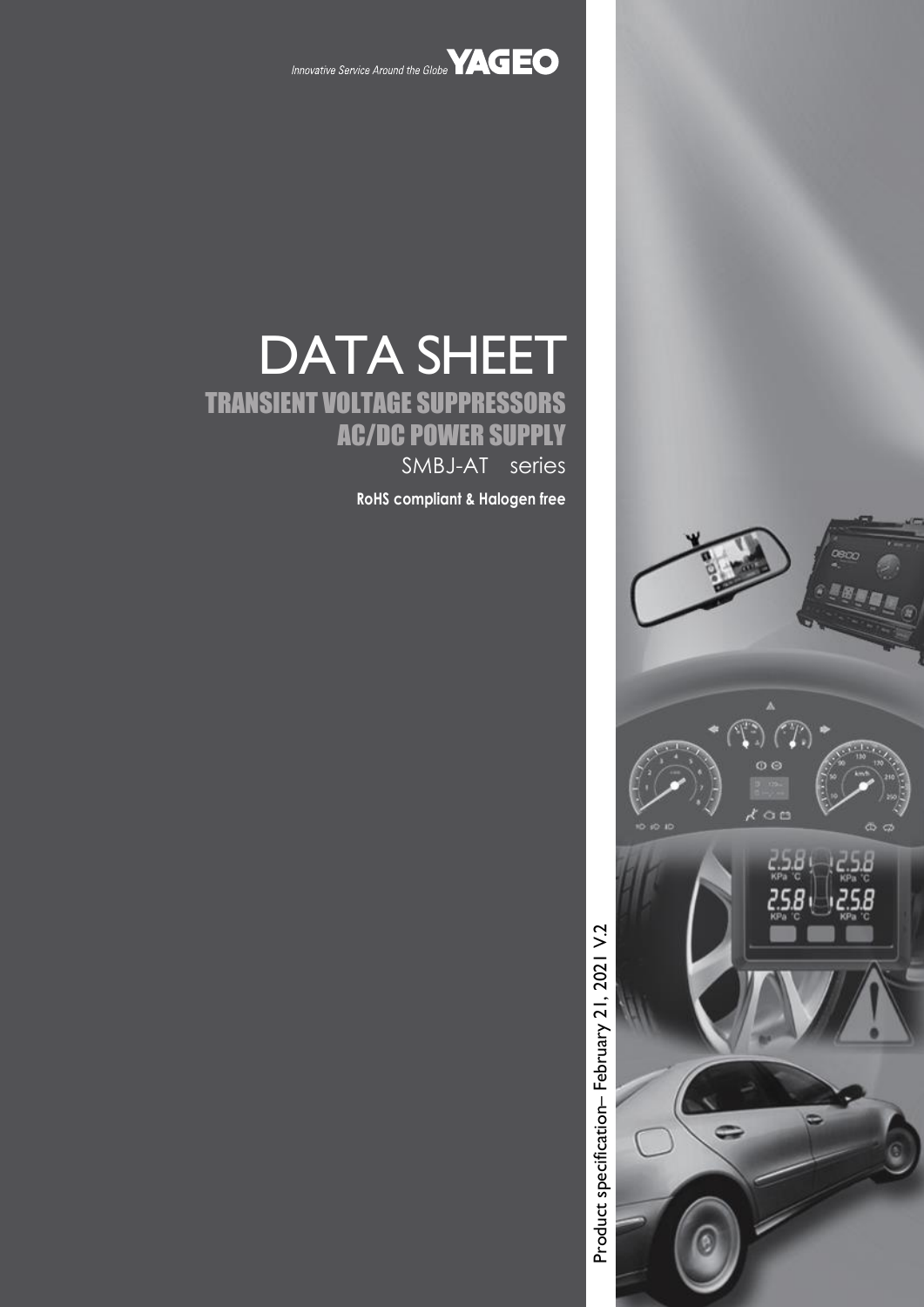YAGEO Gircuit Protection

Transient Voltage Suppressors SMBJ-AT

### **Transient Voltage Suppressors (TVS) Data Sheet**

#### **Features**

- For surface mounted applications in order to optimize board space
- Low profile package
- Built-in strain relief
- Glass passivated junction
- Low inductance
- Excellent clamping capability
- 600W peak pulse power capability at 10/1000µs waveform, repetition rate (duty cycle): 0.01%
- Fast response time
- **Typical I<sub>R</sub>** less than 1µA above 12V
- High Temperature soldering: 260°C/10 seconds at terminals
- Plastic package has underwriters laboratory flammability 94V-0
- Meets MSL level 1, per J-STD-020
- Safety certification: UL: E244458
- AEC-Q101 qualified
- IEC61000-4-2 ESD 30KV Air, 30KV contact compliance

#### **Mechanical Data**

- Case: JEDEC DO-214AA. Molded plastic over glass passivated junction
- Terminal: Solder plated, solderable per MIL-STD-750, Method 2026
- Polarity: Color band denotes cathode except bi-directional models
- Standard Packaging: 12mm tape (EIA STD RS-481)
- Weight: 0.10g

#### **Applications**

- 
- I/O interface AC/DC power supply
- Low frequency signal transmission line (RS232, RS485, etc.)

#### **Maximum Ratings and Characteristics**

Ratings at 25℃ ambient temperature unless otherwise specified.

| Rating                                                                                                               | Symbol              | Value           | <b>Units</b>   |
|----------------------------------------------------------------------------------------------------------------------|---------------------|-----------------|----------------|
| Peak pulse power dissipation at 10/1000µs waveform<br>(Note1, Note2, Fig.1)                                          | P <sub>PPM</sub>    | Minimum 600     | Watts          |
| Peak pulse current of at 10/1000µs waveform (Note 1, Fig.3)                                                          | <b>IPPM</b>         | See Table       | Amps           |
| Steady state power dissipation at $T_A = 50^{\circ}$ (Fig.5)                                                         | $P_{M(AV)}$         | 5.0             | Watts          |
| Peak forward surge current, 8.3ms single half sine-wave<br>superimposed on rated load, (JEDEC Method) (Note3, Fig.6) | <b>IFSM</b>         | 100             | Amps           |
| Operating junction and Storage Temperature Range.                                                                    | $T_{J}$ , $T_{STG}$ | $-55$ to $+150$ | $^{\circ}C$    |
| Typical thermal resistance junction to lead                                                                          | $R_{\theta$ JL      | 20              | $^{\circ}$ CMV |
| Typical thermal resistance junction to ambient                                                                       | $R_{\theta$ JA      | 100             | $^{\circ}$ CMV |

Notes: 1. Non-repetitive current pulse, per Fig.3 and derated above  $T_A=25^{\circ}C$  per Fig.2.

- 2. Mounted on 5.0mm×5.0mm (0.03mm thick) copper pads to each terminal.
- 3. 8.3ms single half sine-wave, or equivalent square wave, duty cycle=4 pulses per minutes maximum.



2 8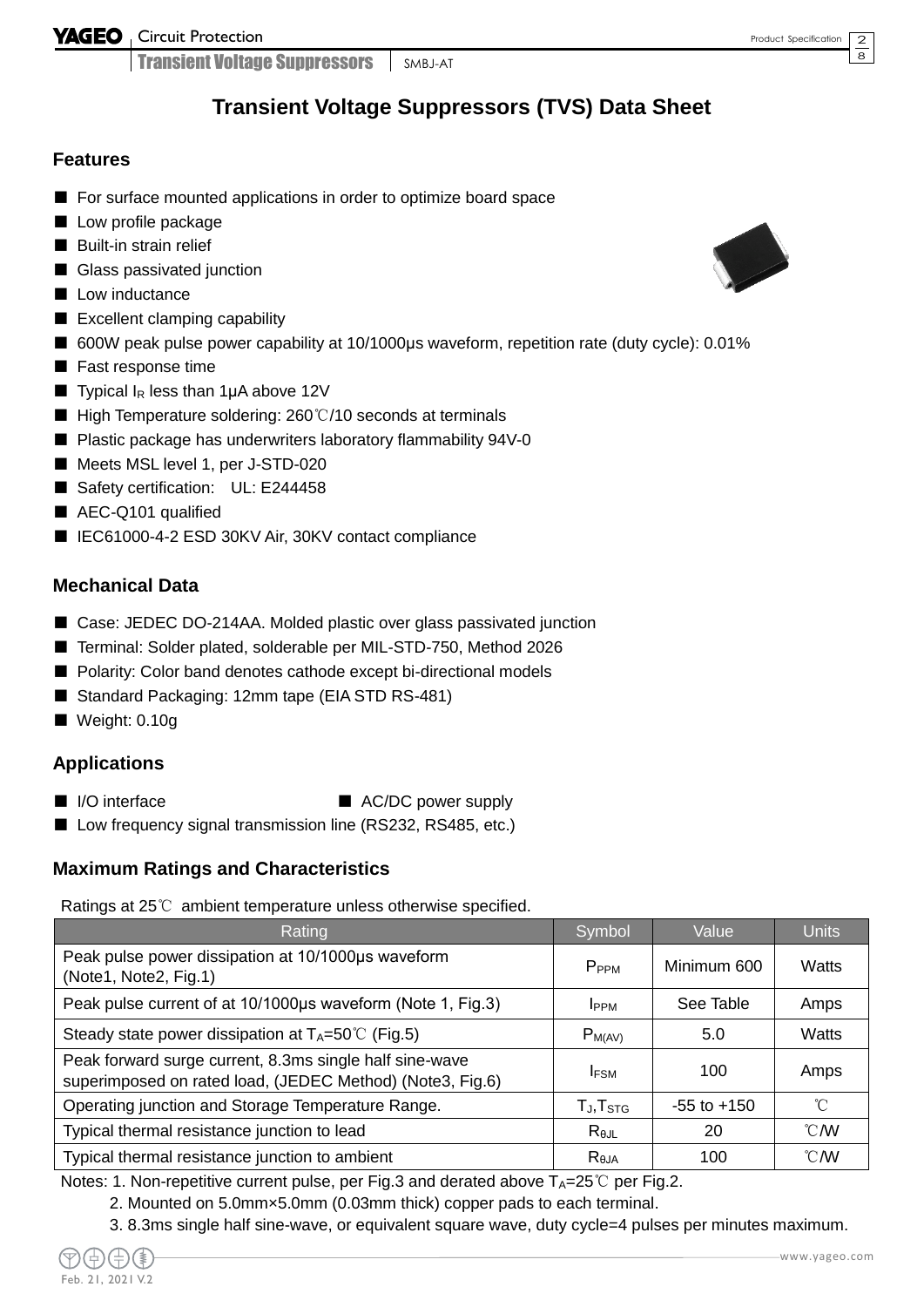Transient Voltage Suppressors SMBJ-AT

#### 3  $\overline{8}$

### **Dimensions (SMB/DO-214AA)**

| <b>Cathode Band</b><br>D<br>D <sub>1</sub> | S <sub>y</sub> |
|--------------------------------------------|----------------|
| d<br>$T1 \rightarrow$                      |                |

|                |      | <b>Millimeters</b> | <b>Inches</b> |       |  |  |
|----------------|------|--------------------|---------------|-------|--|--|
| Symbol         | Min. | Max.               | Min.          | Max.  |  |  |
| L              | 4.06 | 4.57               | 0.160         | 0.180 |  |  |
| D              | 3.30 | 3.94               | 0.130         | 0.155 |  |  |
| D <sub>1</sub> | 1.95 | 2.20               | 0.077         | 0.086 |  |  |
| т              | 5.21 | 5.59               | 0.205         | 0.220 |  |  |
| T <sub>1</sub> | 0.76 | 1.52               | 0.030         | 0.060 |  |  |
| d              |      | 0.203              |               | 0.008 |  |  |
| H              | 2.15 | 2.65               | 0.085         | 0.104 |  |  |
| H1             | 2.13 | 2.47               | 0.084         | 0.097 |  |  |

## **Electrical Characteristics (TA=25**℃**)**

|                | <b>Part Number</b>   |            | <b>Device</b><br>Marking<br>Code | Reverse<br>Stand-Off<br>Voltage | <b>Breakdown</b><br>Voltage<br>$@I_{T}$ | <b>Test</b><br>Current | Maximum<br>Clamping<br>Voltage<br>@ | Peak<br>Pulse<br>Current | Reverse<br>Leakage<br>@V <sub>RWM</sub> |
|----------------|----------------------|------------|----------------------------------|---------------------------------|-----------------------------------------|------------------------|-------------------------------------|--------------------------|-----------------------------------------|
| Unidirectional | <b>Bidirectional</b> | <b>UNI</b> | B <sub>l</sub>                   | $V_{RWM}(V)$                    | $V_{BR}(V)$                             | $I_T(mA)$              | Vc(V)                               | IPP(A)                   | $I_R(\mu A)$                            |
| SMBJ5.0A-AT    | SMBJ5.0CA-AT         | <b>KE</b>  | AE                               | 5.0                             | $6.40 - 7.00$                           | 10                     | 9.2                                 | 65.3                     | 800                                     |
| SMBJ6.0A-AT    | SMBJ6.0CA-AT         | KG         | AG                               | 6.0                             | $6.67 - 7.37$                           | 10                     | 10.3                                | 58.3                     | 800                                     |
| SMBJ6.5A-AT    | SMBJ6.5CA-AT         | KK         | AK                               | 6.5                             | $7.22 - 7.98$                           | 10                     | 11.2                                | 53.6                     | 500                                     |
| SMBJ7.0A-AT    | SMBJ7.0CA-AT         | <b>KM</b>  | AM                               | 7.0                             | $7.78 - 8.60$                           | 10                     | 12.0                                | 50.0                     | 200                                     |
| SMBJ7.5A-AT    | SMBJ7.5CA-AT         | KP         | AP                               | 7.5                             | $8.33 - 9.21$                           | $\mathbf{1}$           | 12.9                                | 46.6                     | 100                                     |
| SMBJ8.0A-AT    | SMBJ8.0CA-AT         | <b>KR</b>  | <b>AR</b>                        | 8.0                             | $8.89 - 9.83$                           | $\mathbf{1}$           | 13.6                                | 44.2                     | 50                                      |
| SMBJ8.5A-AT    | SMBJ8.5CA-AT         | KT         | AT                               | 8.5                             | $9.44 - 10.40$                          | 1                      | 14.4                                | 41.7                     | 20                                      |
| SMBJ9.0A-AT    | SMBJ9.0CA-AT         | <b>KV</b>  | AV                               | 9.0                             | $10.00 - 11.10$                         | $\mathbf{1}$           | 15.4                                | 39.0                     | 10                                      |
| SMBJ10A-AT     | SMBJ10CA-AT          | <b>KX</b>  | AX                               | 10.0                            | $11.10 - 12.30$                         | $\mathbf{1}$           | 17.0                                | 35.3                     | 5                                       |
| SMBJ11A-AT     | SMBJ11CA-AT          | KZ         | <b>AZ</b>                        | 11.0                            | $12.20 - 13.50$                         | $\mathbf{1}$           | 18.2                                | 33.0                     | $\mathbf{1}$                            |
| SMBJ12A-AT     | SMBJ12CA-AT          | LE         | BE                               | 12.0                            | 13.30~14.70                             | $\mathbf{1}$           | 19.9                                | 30.2                     | $\mathbf{1}$                            |
| SMBJ13A-AT     | SMBJ13CA-AT          | LG         | <b>BG</b>                        | 13.0                            | 14.40~15.90                             | $\mathbf{1}$           | 21.5                                | 28.0                     | $\mathbf{1}$                            |
| SMBJ14A-AT     | SMBJ14CA-AT          | LK         | BK                               | 14.0                            | 15.60~17.20                             | $\mathbf{1}$           | 23.2                                | 25.9                     | $\mathbf{1}$                            |
| SMBJ15A-AT     | SMBJ15CA-AT          | <b>LM</b>  | <b>BM</b>                        | 15.0                            | 16.70~18.50                             | $\mathbf{1}$           | 24.4                                | 24.6                     | $\mathbf{1}$                            |
| SMBJ16A-AT     | SMBJ16CA-AT          | <b>LP</b>  | <b>BP</b>                        | 16.0                            | 17.80~19.70                             | $\mathbf{1}$           | 26.0                                | 23.1                     | 1                                       |
| SMBJ17A-AT     | SMBJ17CA-AT          | LR         | <b>BR</b>                        | 17.0                            | 18.90~20.90                             | $\mathbf{1}$           | 27.6                                | 21.8                     | $\mathbf{1}$                            |
| SMBJ18A-AT     | SMBJ18CA-AT          | LT         | BT                               | 18.0                            | 20.00~22.10                             | $\mathbf{1}$           | 29.2                                | 20.6                     | $\mathbf{1}$                            |
| SMBJ20A-AT     | SMBJ20CA-AT          | LV         | <b>BV</b>                        | 20.0                            | 22.20~24.50                             | $\mathbf{1}$           | 32.4                                | 18.6                     | $\mathbf{1}$                            |
| SMBJ22A-AT     | SMBJ22CA-AT          | <b>LX</b>  | <b>BX</b>                        | 22.0                            | 24.40~26.90                             | $\mathbf{1}$           | 35.5                                | 16.9                     | $\mathbf{1}$                            |
| SMBJ24A-AT     | SMBJ24CA-AT          | <b>LZ</b>  | <b>BZ</b>                        | 24.0                            | 26.70~29.50                             | $\mathbf{1}$           | 38.9                                | 15.5                     | $\mathbf{1}$                            |
| SMBJ26A-AT     | SMBJ26CA-AT          | ME         | <b>CE</b>                        | 26.0                            | 28.90~31.90                             | $\mathbf{1}$           | 42.1                                | 14.3                     | 1                                       |

Feb. 21, 2021 V.2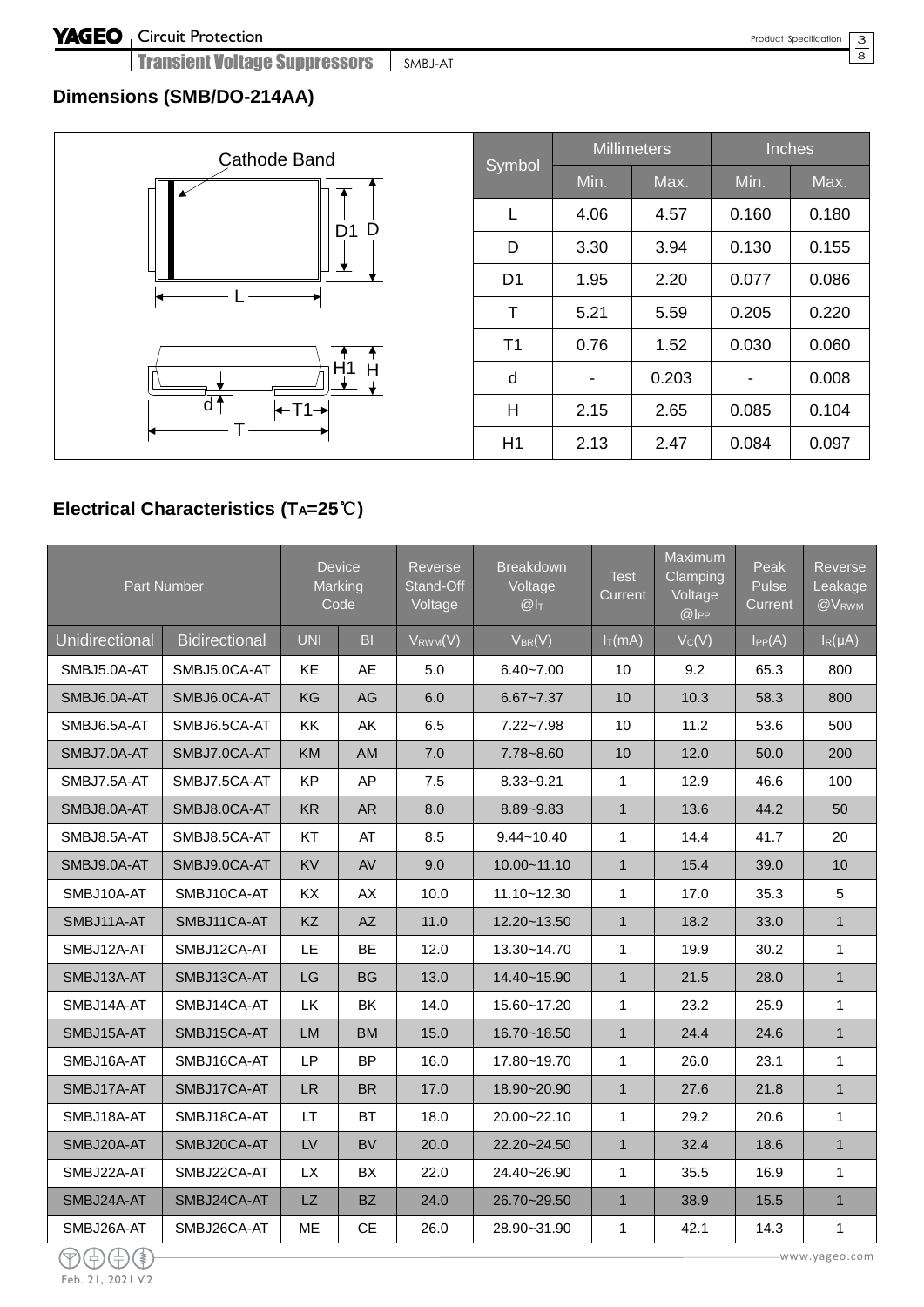Circuit Protection

| Product Spe |  |
|-------------|--|
|             |  |

| ecification |  |
|-------------|--|
|             |  |

| <b>Transient Voltage Suppressors</b> |                      |            |                                  | SMBJ-AT                         |                                                |                                   |                                     |                                 | 8                                       |
|--------------------------------------|----------------------|------------|----------------------------------|---------------------------------|------------------------------------------------|-----------------------------------|-------------------------------------|---------------------------------|-----------------------------------------|
|                                      | Part Number          |            | <b>Device</b><br>Marking<br>Code | Reverse<br>Stand-Off<br>Voltage | <b>Breakdown</b><br>Voltage<br>@I <sub>T</sub> | <b>Test</b><br>Current            | Maximum<br>Clamping<br>Voltage<br>@ | Peak<br>Pulse<br><b>Current</b> | Reverse<br>Leakage<br>@V <sub>RWM</sub> |
| Unidirectional                       | <b>Bidirectional</b> | <b>UNI</b> | B <sub>1</sub>                   | $V_{RWM}(V)$                    | $V_{BR}(V)$                                    | $I_{\overline{T}}(\overline{mA})$ | $V_C(V)$                            | $I_{PP}(A)$                     | $I_R(\mu A)$                            |
| SMBJ28A-AT                           | SMBJ28CA-AT          | MG         | CG                               | 28.0                            | 31.10~34.40                                    | $\mathbf{1}$                      | 45.4                                | 13.3                            | 1                                       |
| SMBJ30A-AT                           | SMBJ30CA-AT          | <b>MK</b>  | <b>CK</b>                        | 30.0                            | 33.30~36.80                                    | $\mathbf{1}$                      | 48.4                                | 12.4                            | $\mathbf{1}$                            |
| SMBJ33A-AT                           | SMBJ33CA-AT          | <b>MM</b>  | <b>CM</b>                        | 33.0                            | 36.70~40.60                                    | 1                                 | 53.3                                | 11.3                            | 1                                       |
| SMBJ36A-AT                           | SMBJ36CA-AT          | <b>MP</b>  | CP                               | 36.0                            | 40.00~44.20                                    | $\mathbf{1}$                      | 58.1                                | 10.4                            | $\mathbf{1}$                            |
| SMBJ40A-AT                           | SMBJ40CA-AT          | <b>MR</b>  | <b>CR</b>                        | 40.0                            | 44.40~49.10                                    | 1                                 | 64.5                                | 9.3                             | 1                                       |
| SMBJ43A-AT                           | SMBJ43CA-AT          | <b>MT</b>  | <b>CT</b>                        | 43.0                            | 47.80~52.80                                    | $\mathbf{1}$                      | 69.4                                | 8.7                             | $\mathbf{1}$                            |
| SMBJ45A-AT                           | SMBJ45CA-AT          | MV         | CV                               | 45.0                            | 50.00~55.30                                    | 1                                 | 72.7                                | 8.3                             | 1                                       |
| SMBJ48A-AT                           | SMBJ48CA-AT          | <b>MX</b>  | <b>CX</b>                        | 48.0                            | 53.30~58.90                                    | $\mathbf{1}$                      | 77.4                                | 7.8                             | $\mathbf{1}$                            |
| SMBJ51A-AT                           | SMBJ51CA-AT          | MZ         | CZ                               | 51.0                            | 56.70~62.70                                    | $\mathbf{1}$                      | 82.4                                | 7.3                             | $\mathbf{1}$                            |
| SMBJ54A-AT                           | SMBJ54CA-AT          | <b>NE</b>  | DE                               | 54.0                            | 60.00~66.30                                    | $\mathbf{1}$                      | 87.1                                | 6.9                             | $\mathbf{1}$                            |
| SMBJ58A-AT                           | SMBJ58CA-AT          | <b>NG</b>  | DG                               | 58.0                            | 64.40~71.20                                    | $\mathbf{1}$                      | 93.6                                | 6.5                             | $\mathbf{1}$                            |
| SMBJ60A-AT                           | SMBJ60CA-AT          | <b>NK</b>  | DK                               | 60.0                            | 66.70~73.70                                    | $\mathbf{1}$                      | 96.8                                | 6.2                             | $\mathbf{1}$                            |
| SMBJ64A-AT                           | SMBJ64CA-AT          | <b>NM</b>  | <b>DM</b>                        | 64.0                            | 71.10~78.60                                    | 1                                 | 103.0                               | 5.9                             | 1                                       |
| SMBJ70A-AT                           | SMBJ70CA-AT          | <b>NP</b>  | <b>DP</b>                        | 70.0                            | 77.80~86.00                                    | $\mathbf{1}$                      | 113.0                               | 5.3                             | $\mathbf{1}$                            |
| SMBJ75A-AT                           | SMBJ75CA-AT          | <b>NR</b>  | DR                               | 75.0                            | 83.30~92.10                                    | $\mathbf{1}$                      | 121.0                               | 5.0                             | 1                                       |
| SMBJ78A-AT                           | SMBJ78CA-AT          | <b>NT</b>  | DT                               | 78.0                            | 86.70~95.80                                    | $\mathbf{1}$                      | 126.0                               | 4.8                             | $\mathbf{1}$                            |
| SMBJ85A-AT                           | SMBJ85CA-AT          | <b>NV</b>  | DV                               | 85.0                            | 94.40~104.00                                   | 1                                 | 137.0                               | 4.4                             | 1                                       |
| SMBJ90A-AT                           | SMBJ90CA-AT          | <b>NX</b>  | <b>DX</b>                        | 90.0                            | 100.00~111.00                                  | $\mathbf{1}$                      | 146.0                               | 4.1                             | $\mathbf{1}$                            |
| SMBJ100A-AT                          | SMBJ100CA-AT         | NZ         | DZ                               | 100.0                           | 111.00~123.00                                  | $\mathbf{1}$                      | 162.0                               | 3.7                             | 1                                       |
| SMBJ110A-AT                          | SMBJ110CA-AT         | PE         | EE                               | 110.0                           | 122.00~135.00                                  | $\mathbf{1}$                      | 177.0                               | 3.4                             | $\mathbf{1}$                            |
| SMBJ120A-AT                          | SMBJ120CA-AT         | PG         | EG                               | 120.0                           | 133.00~147.00                                  | $\mathbf{1}$                      | 193.0                               | 3.1                             | 1                                       |
| SMBJ130A-AT                          | SMBJ130CA-AT         | <b>PK</b>  | EK                               | 130.0                           | 144.00~159.00                                  | $\mathbf{1}$                      | 209.0                               | 2.9                             | $\mathbf{1}$                            |
| SMBJ150A-AT                          | SMBJ150CA-AT         | PM         | EM                               | 150.0                           | 167.00~185.00                                  | 1                                 | 243.0                               | 2.5                             | 1                                       |
| SMBJ160A-AT                          | SMBJ160CA-AT         | PP         | EP                               | 160.0                           | 178.00~197.00                                  | $\mathbf{1}$                      | 259.0                               | 2.3                             | $\mathbf{1}$                            |
| SMBJ170A-AT                          | SMBJ170CA-AT         | PR         | ER                               | 170.0                           | 189.00~209.00                                  | 1                                 | 275.0                               | 2.2                             | 1                                       |
| SMBJ180A-AT                          | SMBJ180CA-AT         | PT.        | ET                               | 180.0                           | 201.00~222.00                                  | $\mathbf{1}$                      | 292.0                               | 2.1                             | $\mathbf{1}$                            |
| SMBJ190A-AT                          | SMBJ190CA-AT         | PA         | EC                               | 190.0                           | 211.00~233.00                                  | 1                                 | 308.0                               | 2.0                             | 1                                       |
| SMBJ200A-AT                          | SMBJ200CA-AT         | <b>PV</b>  | EV                               | 200.0                           | 224.00~247.00                                  | $\mathbf{1}$                      | 324.0                               | 1.9                             | $\mathbf{1}$                            |
| SMBJ210A-AT                          | SMBJ210CA-AT         | PB.        | ED                               | 210.0                           | 237.00~263.00                                  | 1                                 | 340.0                               | 1.8                             | $\mathbf{1}$                            |
| SMBJ220A-AT                          | SMBJ220CA-AT         | <b>PX</b>  | EX                               | 220.0                           | 246.00~272.00                                  | $\mathbf{1}$                      | 356.0                               | 1.7                             | 1                                       |
| SMBJ250A-AT                          | SMBJ250CA-AT         | PZ         | EZ                               | 250.0                           | 279.00~309.00                                  | 1                                 | 405.0                               | 1.5                             | 1                                       |
| SMBJ300A-AT                          | SMBJ300CA-AT         | QE         | FE                               | 300.0                           | 335.00~371.00                                  | 1                                 | 486.0                               | 1.3                             | 1                                       |
| SMBJ350A-AT                          | SMBJ350CA-AT         | QG         | FG                               | 350.0                           | 391.00~432.00                                  | 1                                 | 567.0                               | 1.1                             | 1                                       |
| SMBJ400A-AT                          | SMBJ400CA-AT         | QK         | FK                               | 400.0                           | 447.00~494.00                                  | $\mathbf{1}$                      | 648.0                               | 0.9                             | $\mathbf{1}$                            |
| SMBJ440A-AT                          | SMBJ440CA-AT         | QM         | FM                               | 440.0                           | 492.00~543.00                                  | $\mathbf{1}$                      | 713.0                               | 0.9                             | 1                                       |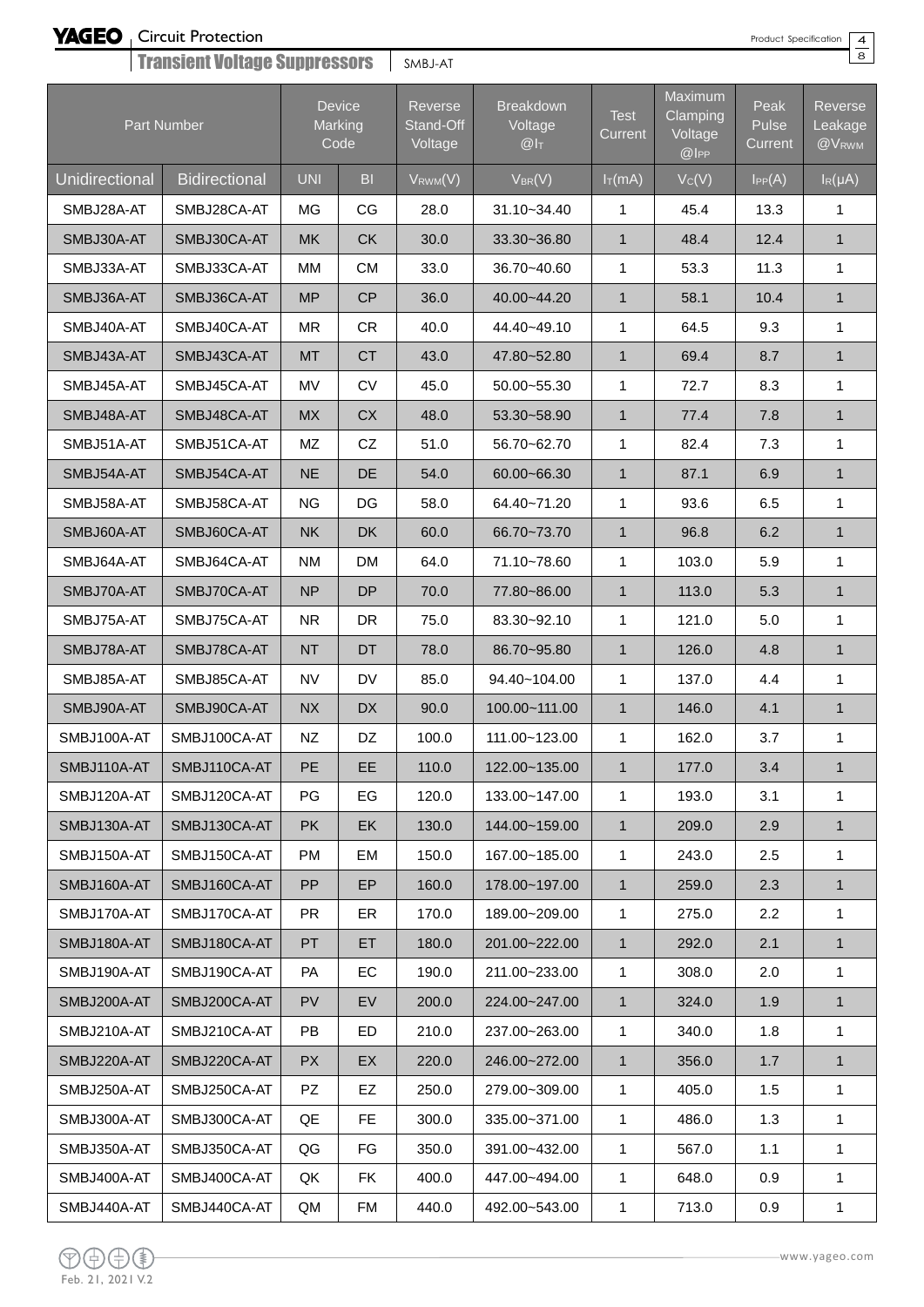5  $\overline{8}$ 

### **Ratings and Characteristic Curves (TA=25**℃ **unless otherwise noted)**





#### Figure 5. Steady State Power Dissipation Derating **Curve**



#### Figure 2. Pulse Derating Curve



#### Figure 4. Typical Junction Capacitance



#### Figure 6. Maximum Non-Repetitive Forward Surge Current Uni-Directional Only

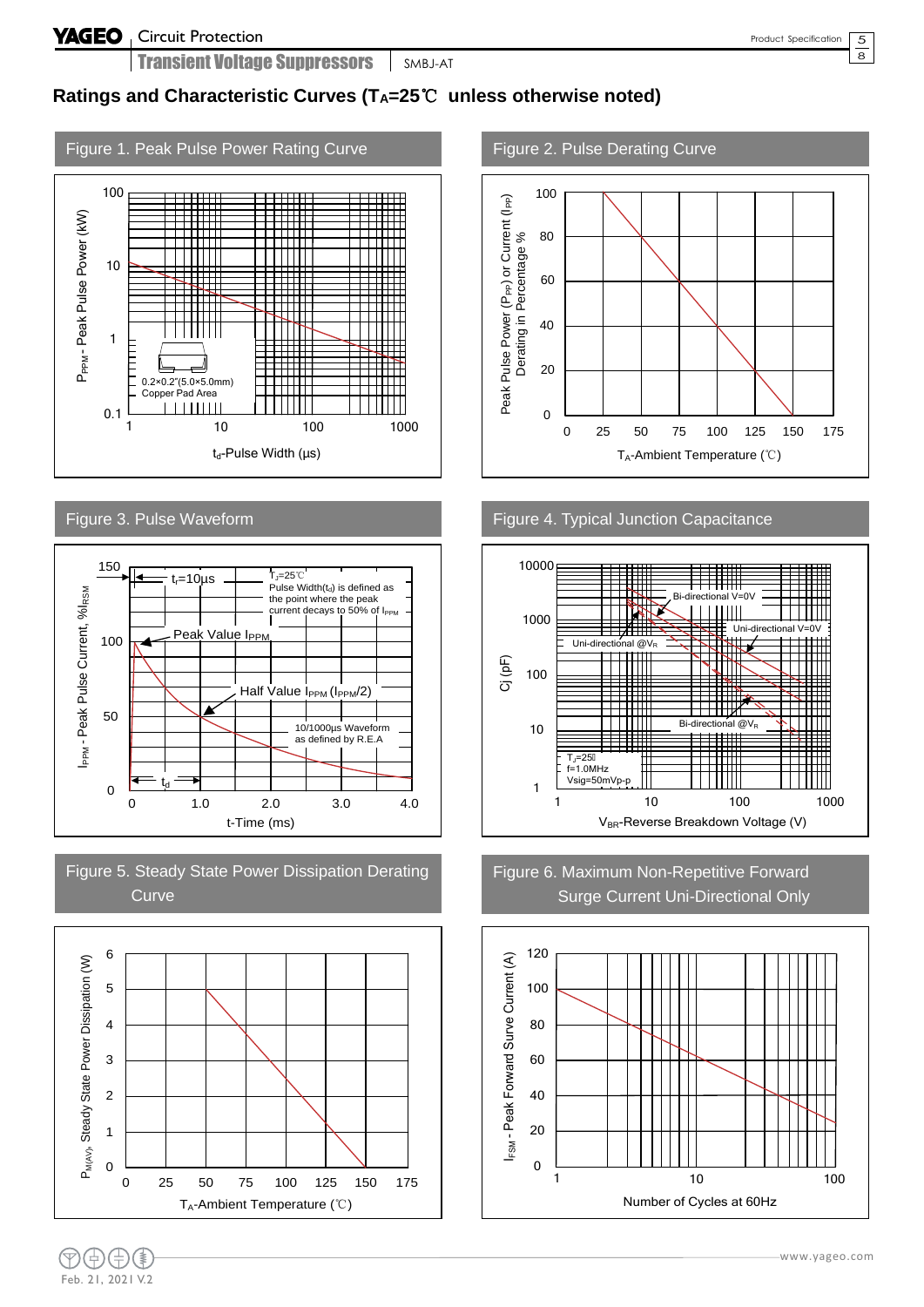Transient Voltage Suppressors | SMBJ-AT

#### 6  $\overline{8}$

### **Recommended Soldering Conditions**

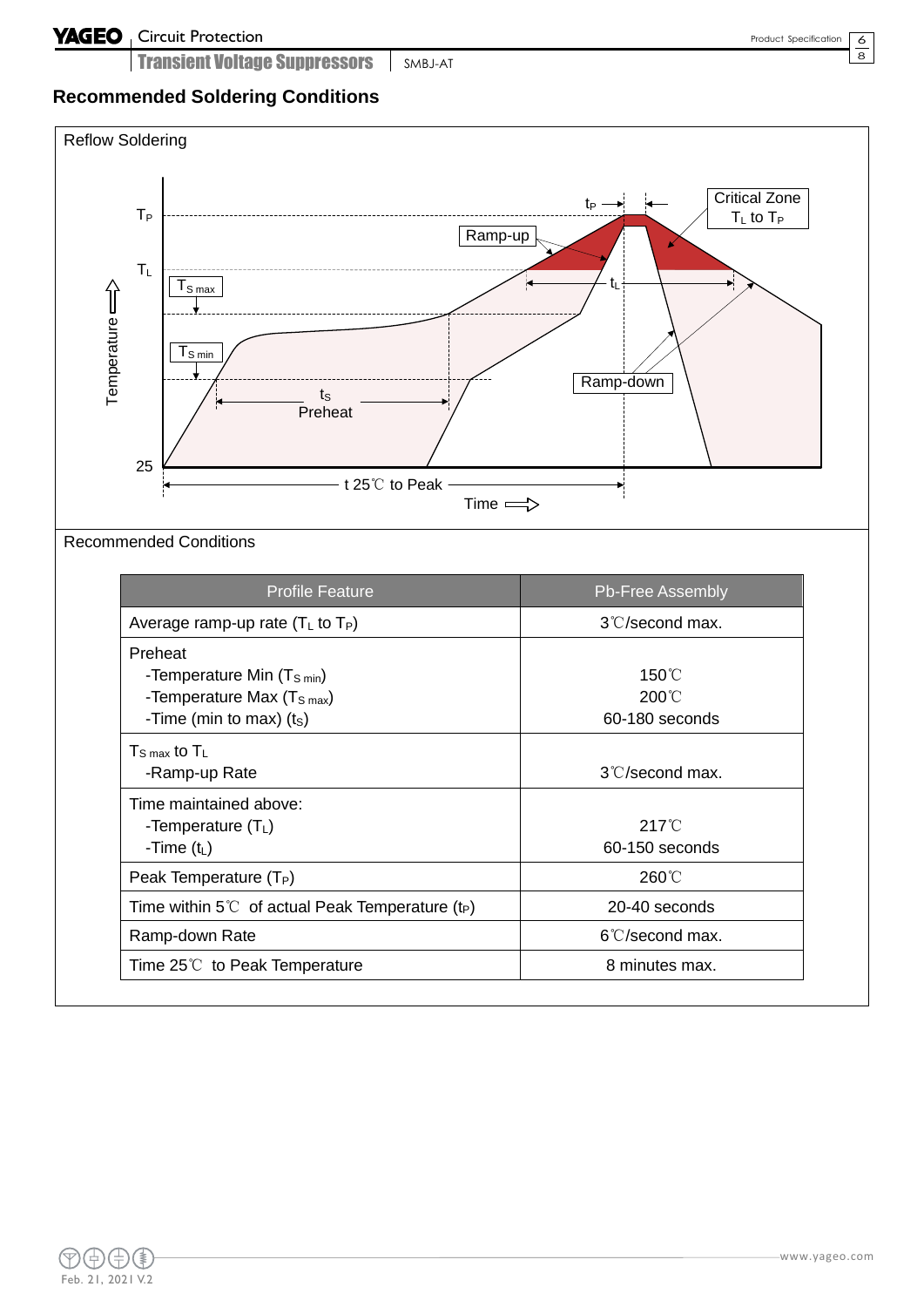#### **YAGEO** Circuit Protection

Transient Voltage Suppressors | SMBJ-AT

7 8

**Marking Code**



### **Part Number Code**



### **Ordering Code for Different Package**

7 inch reel package: Add suffix " /TR7" at the end of the part number, such as SMBJXXXCA-AT/TR7 13 inch reel package: Add suffix " /TR13" at the end of the part number, such as SMBJXXXCA-AT/TR13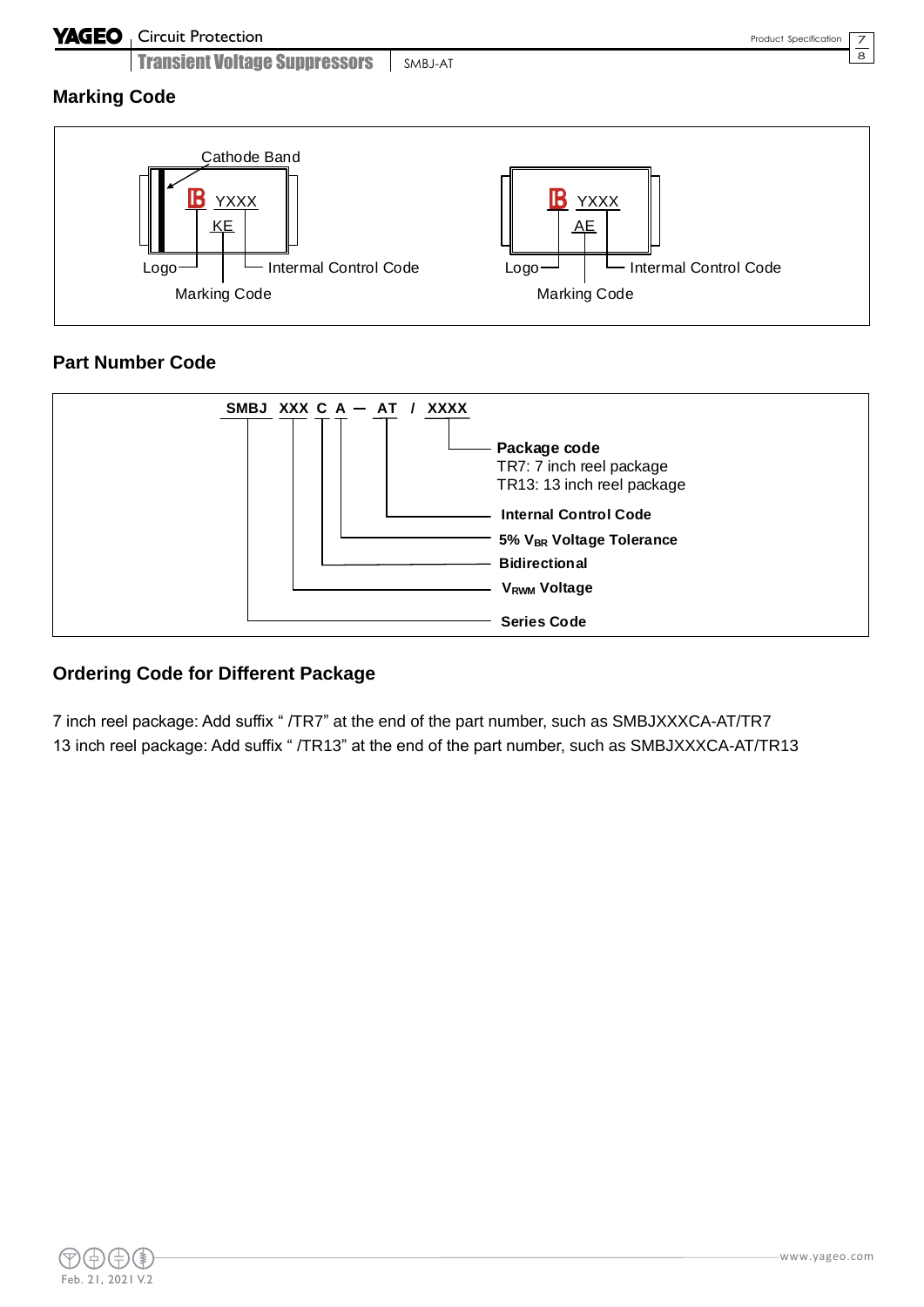#### Circuit Protection

Transient Voltage Suppressors SMBJ-AT

8  $\overline{8}$ 

### **Packaging**

| Tape                                                                                                                                                                                                                                                                                                                                                          | Symbol                    | Dimension (mm)   |  |  |
|---------------------------------------------------------------------------------------------------------------------------------------------------------------------------------------------------------------------------------------------------------------------------------------------------------------------------------------------------------------|---------------------------|------------------|--|--|
|                                                                                                                                                                                                                                                                                                                                                               | W                         | 12.00±0.20       |  |  |
|                                                                                                                                                                                                                                                                                                                                                               | P <sub>0</sub>            | $4.00 \pm 0.10$  |  |  |
| P <sub>0</sub><br>D <sub>0</sub><br>$B \rightarrow$<br><u>T</u><br>Ε,                                                                                                                                                                                                                                                                                         | P <sub>1</sub>            | $8.00 \pm 0.10$  |  |  |
|                                                                                                                                                                                                                                                                                                                                                               | P <sub>2</sub>            | $2.00 \pm 0.10$  |  |  |
| F<br>$\frac{1}{2}$ W                                                                                                                                                                                                                                                                                                                                          | D <sub>0</sub>            | $\Phi$ 1.55±0.10 |  |  |
| B <sub>0</sub><br>F                                                                                                                                                                                                                                                                                                                                           | D <sub>1</sub>            | Φ1.5±0.10        |  |  |
| $\underline{\mathsf{D1}}^{\mathsf{b}}$<br>A<br>$B \rightarrow$<br>K0<br>A                                                                                                                                                                                                                                                                                     | E                         | $1.75 \pm 0.10$  |  |  |
| SECTION B-B                                                                                                                                                                                                                                                                                                                                                   | $\mathsf F$               | $5.50 + 0.10$    |  |  |
|                                                                                                                                                                                                                                                                                                                                                               | A <sub>0</sub>            | $3.86 \pm 0.15$  |  |  |
| <b>SECTION A-A</b>                                                                                                                                                                                                                                                                                                                                            | B <sub>0</sub>            | $5.65 \pm 0.10$  |  |  |
|                                                                                                                                                                                                                                                                                                                                                               | K <sub>0</sub>            | $2.75 \pm 0.15$  |  |  |
|                                                                                                                                                                                                                                                                                                                                                               | $\top$                    | $0.25 \pm 0.05$  |  |  |
| 7" Reel                                                                                                                                                                                                                                                                                                                                                       | D <sub>2</sub>            | $\Phi$ 178.0±2.0 |  |  |
|                                                                                                                                                                                                                                                                                                                                                               | D <sub>3</sub>            | Φ50.0Min.        |  |  |
| D4<br>D <sub>3</sub><br>₩                                                                                                                                                                                                                                                                                                                                     | D <sub>4</sub>            | $\Phi$ 13.0±0.5  |  |  |
|                                                                                                                                                                                                                                                                                                                                                               | W <sub>1</sub>            | $16.0 + 2.0$     |  |  |
| $\overset{W1}{\longleftrightarrow}$<br>$D^{\dagger}$                                                                                                                                                                                                                                                                                                          | Quantity: 500PCS          |                  |  |  |
| 13" Reel<br>W2                                                                                                                                                                                                                                                                                                                                                | D <sub>5</sub>            | $\Phi$ 330.0±2.0 |  |  |
|                                                                                                                                                                                                                                                                                                                                                               | D <sub>6</sub>            | $\Phi$ 13.5±0.5  |  |  |
| $\begin{picture}(120,110) \put(0,0){\line(1,0){155}} \put(15,0){\line(1,0){155}} \put(15,0){\line(1,0){155}} \put(15,0){\line(1,0){155}} \put(15,0){\line(1,0){155}} \put(15,0){\line(1,0){155}} \put(15,0){\line(1,0){155}} \put(15,0){\line(1,0){155}} \put(15,0){\line(1,0){155}} \put(15,0){\line(1,0){155}} \put(15,0){\line(1,0){155$<br>D <sub>5</sub> | $\boldsymbol{\mathsf{H}}$ | $2.5 + 1.0$      |  |  |
|                                                                                                                                                                                                                                                                                                                                                               | W <sub>2</sub>            | $16.0 + 2.0$     |  |  |
|                                                                                                                                                                                                                                                                                                                                                               | Quantity: 3000PCS         |                  |  |  |